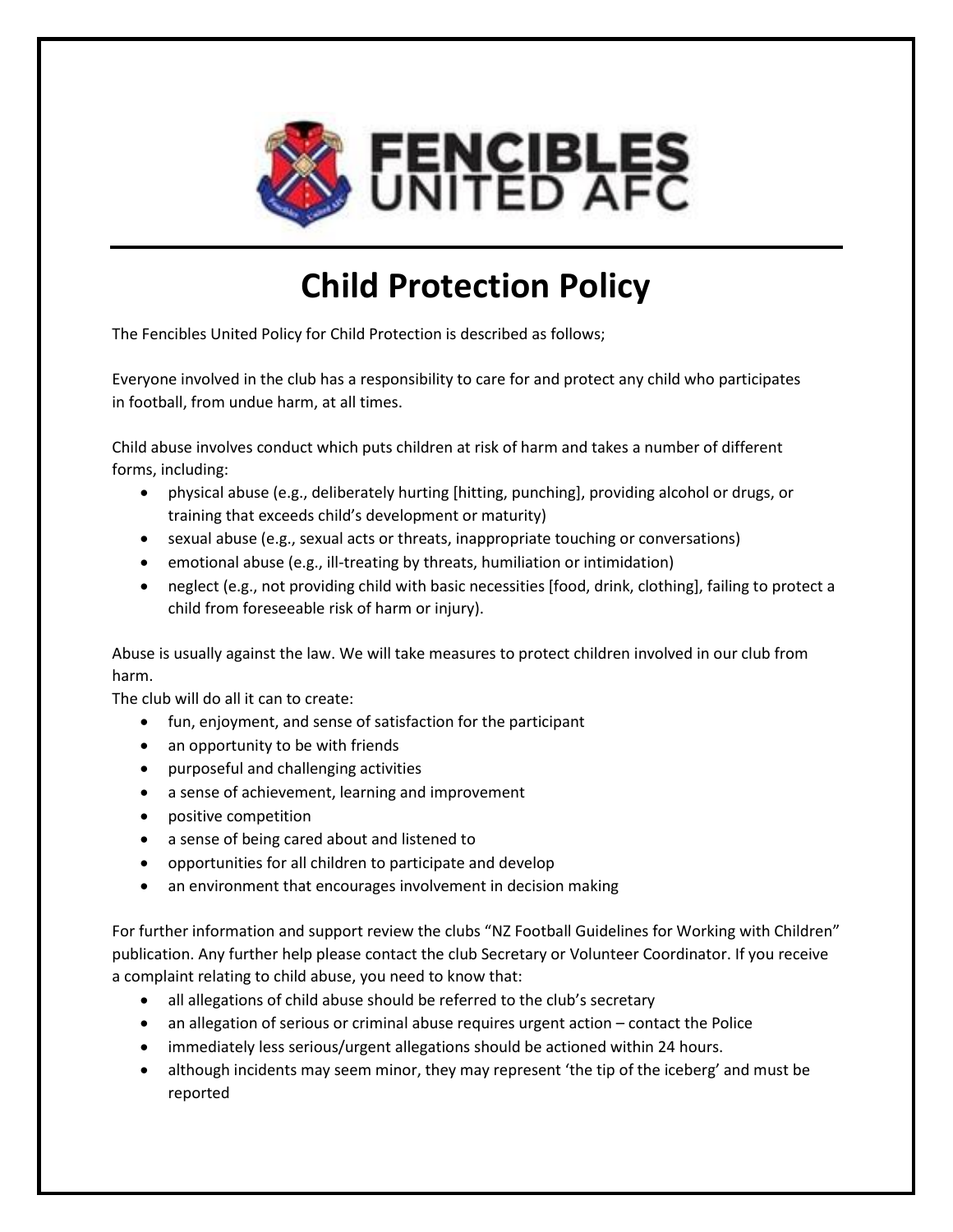• a club's responsibilities do not end with reporting a suspicion of harm.

Different procedures are required when there is a suspicion of harm against a child – in how a complaint is received, to meet mandatory reporting requirements and to ensure that any investigation by the Police or child protection authority is not compromised.

## **The following steps will help you respond to an allegation of child abuse:**

Step 1: Clarify basic details of the allegation

Listen and be supportive.

Reassure the child that what has occurred is not their fault:

- be honest and explain that other people may need to be told in order to stop what is happening
- avoid suggestive or leading questions ask the child "What happened?" and "Then what happened?"

If another person makes the complaint ask the person to: explain their reasons for suspecting abuse (observation, injury or other) ;provide the names and contact details of all people involved, including witnesses.

### Step 2: Report allegations of a serious or criminal nature

Report any incident of a serious or a criminal nature to the Police If the child's parent/s are suspected of committing the abuse, report the allegation to the Police or relevant government agency.

Step 3: Protect the child and make sure the alleged offender is not victimized

Take action to ensure the child's/children's safety (e.g., move the alleged offender to a non-child related position, supervise the alleged offender or remove/suspend them from their duties while the matter is being investigated).

Make sure the individual accused of the offence is not victimised. If they're stood down make it clear that this does not mean the person is guilty and that a proper investigation will be undertaken before decisions are made.

#### Step 4: Clarify the allegation

Further clarify and investigate allegation (if requested to do so). Provide information and assist in investigations as appropriate. The Police may undertake an investigation. They may also request that the Regional or National sporting organisation undertake their own investigation (this should be done by an independent person with appropriate investigative expertise). The club should provide information and assist with the investigation as appropriate. Individuals/clubs should not try to investigate the incident themselves.

### Step 5: Undertake disciplinary action

Implement any disciplinary action recommended by the Police, or Regional/National sporting organisation. The action should be immediate.